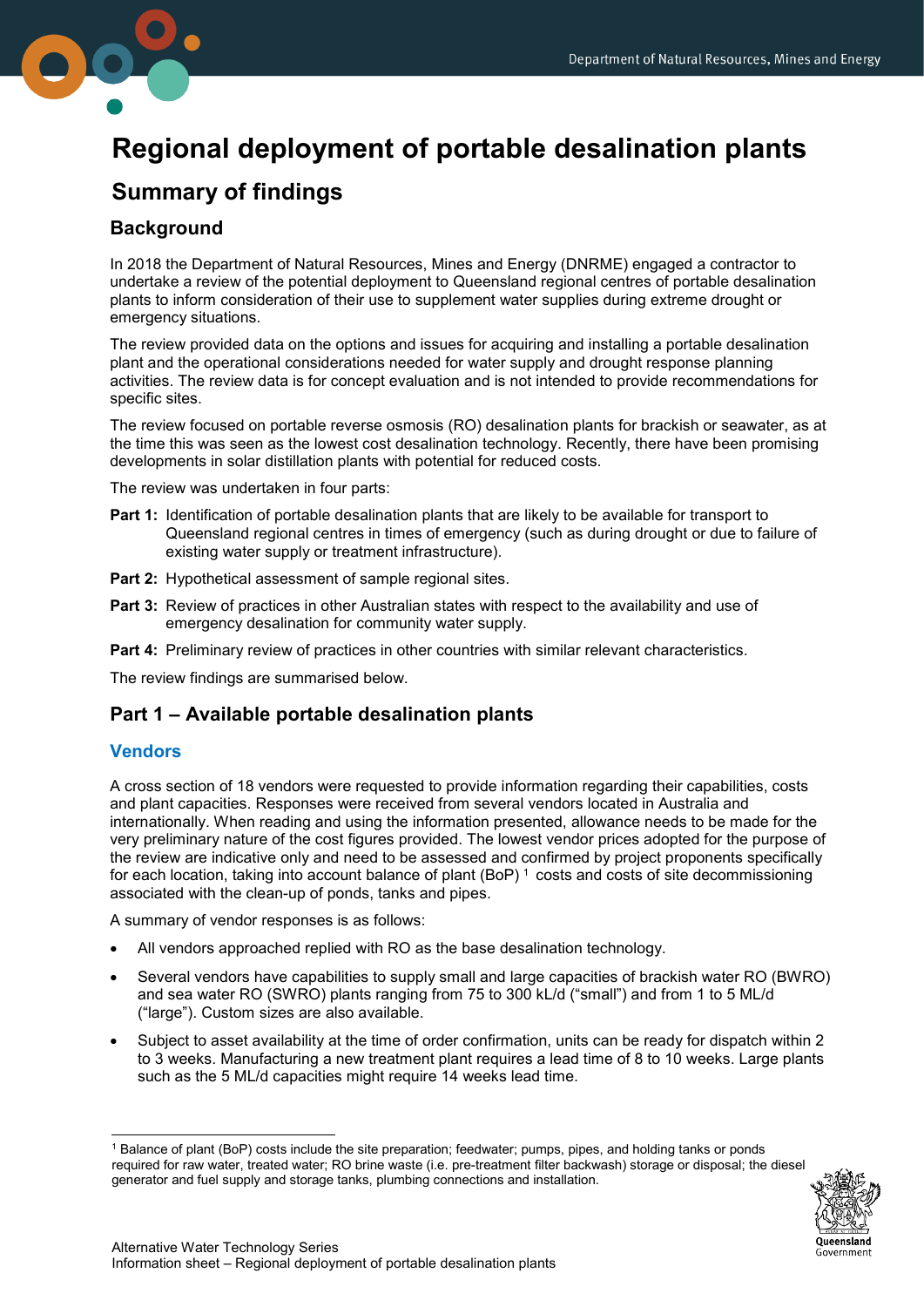- Delivery costs small units require \$5000 to \$15 000 for SWRO units for coastal locations, and \$4000 to \$8000 for BWRO units for inland locations. Delivering the large units can cost \$25 000 to \$50 000 (BWRO) and \$40 000 to \$60 000 (SWRO) for 1 ML/d and 5 ML/d, respectively, but is highly dependent on the remoteness of the site to be serviced.
- Short and longer-term (> 12 months) hire costs, including plant preparation, installation, mobilisation and insurance, but excluding delivery and BoP costs, are shown in Figure 1 for various capacities and two sample vendors that provided relatively comprehensive responses.



*Figure 1: Rental costs from vendors*

• A comparison of purchased plant versus hire for a period of 12 months is shown in Figure 2 for various capacities and two sample vendors. Purchase costs include equipment supply (including the membranes), installation and commissioning but exclude BoP costs.



*Figure 2: Purchase costs versus 12 months hire*

- Power and chemical costs for operations are highly dependent on the site, capacity and water quality. Indicatively:
	- o BWRO feed water of a TDS<2500 mg/L would require around 0.7 to 0.8 kWh/kL. As the TDS increase to <8000 mg/L, the power requirements approach 1.1 to 1.2 kWh/kL. SWRO requires on average 3 to 4 kWh/kL.
	- o The chemical costs for the disinfection and remineralisation*[2](#page-1-0)* ranged between \$0.12 to \$0.20 per kL for the disinfection and remineralisation*[3](#page-1-1)*. Other chemical costs (mainly for membrane cleaning) ranged between \$0.20 to \$0.23 per kL.
- The minimum hire period is specified by some vendors to be 2 to 3 months, yet in cases of emergency, vendors can be flexible. The hire period starts when the container leaves the vendor's warehouse and ends when it is returned back to the warehouse. The transport, installation, commissioning, and start-up time, combined with the decommissioning and demobilisation time, can be 1 to 2 months.
- Despite the very flexible fleet of hire units available in the market, including tens of individual containers and several combinations of process capacities and equipment (RO, microfiltration,

<span id="page-1-0"></span> $2$  This is usually done with a post-filter that contains some form of calcium or magnesium.

<span id="page-1-1"></span><sup>&</sup>lt;sup>3</sup> This is usually done with a post-filter that contains some form of calcium or magnesium.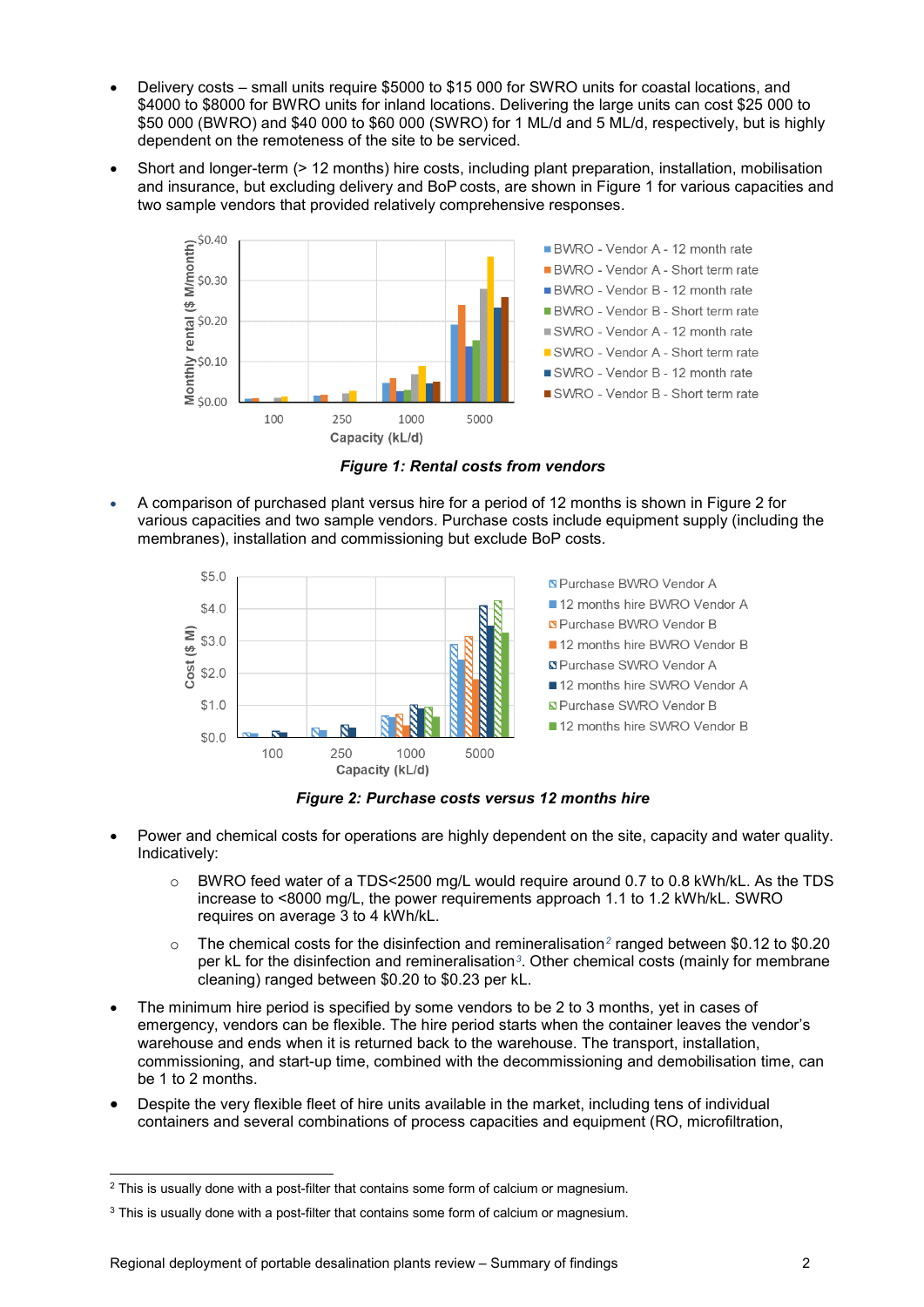ultrafiltration etc.), a certain degree of 'tailoring' is almost always required at each site to meet water quality requirements.

### **Water service providers**

The Australian Army owns and frequently deploys a number of mobile water filtration and desalination units (both brackish RO and seawater RO) for its purposes. Formal inquiries regarding their availability for deployment elsewhere in times of emergencies were not made.

Torres Strait Island Regional Council (TSIRC) owns and operates several seawater desalination units across the islands. Their fleet consists of 11 permanent plants on 5 islands and another 7 portable plants for emergency supplementary supply and supply to other islands. It is not expected that any of these would be available for ready deployment elsewhere in times of emergencies. Further information on the operation of TSIRC desalination facilities is provided in Appendix A.

Several private industry owners of desalination plant were identified, particularly within the energy and resource sectors, as well as tourism enterprises. However, all of these units had been purchased as an essential supply source and again it is not expected that any would be available for redeployment in times of emergencies.

# **Part 2 – Sample regional sites**

Six sample regional sites were identified and assessed to develop an understanding of the specific issues related to the emergency deployment of desalination plant in Queensland. The sample sites were selected to be representative of potential applications across Queensland including three inland sites, two coastal sites and an island site.

The groundwater at inland sites was assumed to be brackish with elevated pH, metals and hardness. Typical saline properties were assumed for seawater.

Concept (desk-top) design and costing was undertaken for each site including consideration of the following:

- Water requirements
- Available brackish and saline water sources including:
	- source water quantity and quality
	- o indicative treatment issues
	- o suitable available plant.
- Time required to transport to the site, set-up and connection of the plant to the distribution system.
- Nominal costs including the upfront charge for plant (purchase or hire), transport to site, set-up, connection, decommissioning and transport back to base.
- Nominal operational costs including plant lease rates, fuel, maintenance and membrane replacement.
- Site locations/details.

Treated water emergency demands ranging from 0.2 ML/d to 1.1 ML/d were considered with total costs ranging from \$1.2 million to \$3.7 million for a 12 month period.

The cost breakdown for 12 months operation at the six sample sites is presented in Figure 3. Sites 1 to 3 were BWRO treatment and sites 4 to 6 were SWRO treatment. Proportional averages for three BWRO sites are indicated in Figure 4 and for three SWRO sites in Figure 5.

The annual cost of labour (i.e. operators from an external entity or vendors) was assumed to be \$180 000 per annum including salary, travel and accommodation. RO is not a simple technology and requires specific knowledge and trouble-shooting skills. This expertise is not easily obtainable for remote and inland locations. Vendors also offer training for local staff.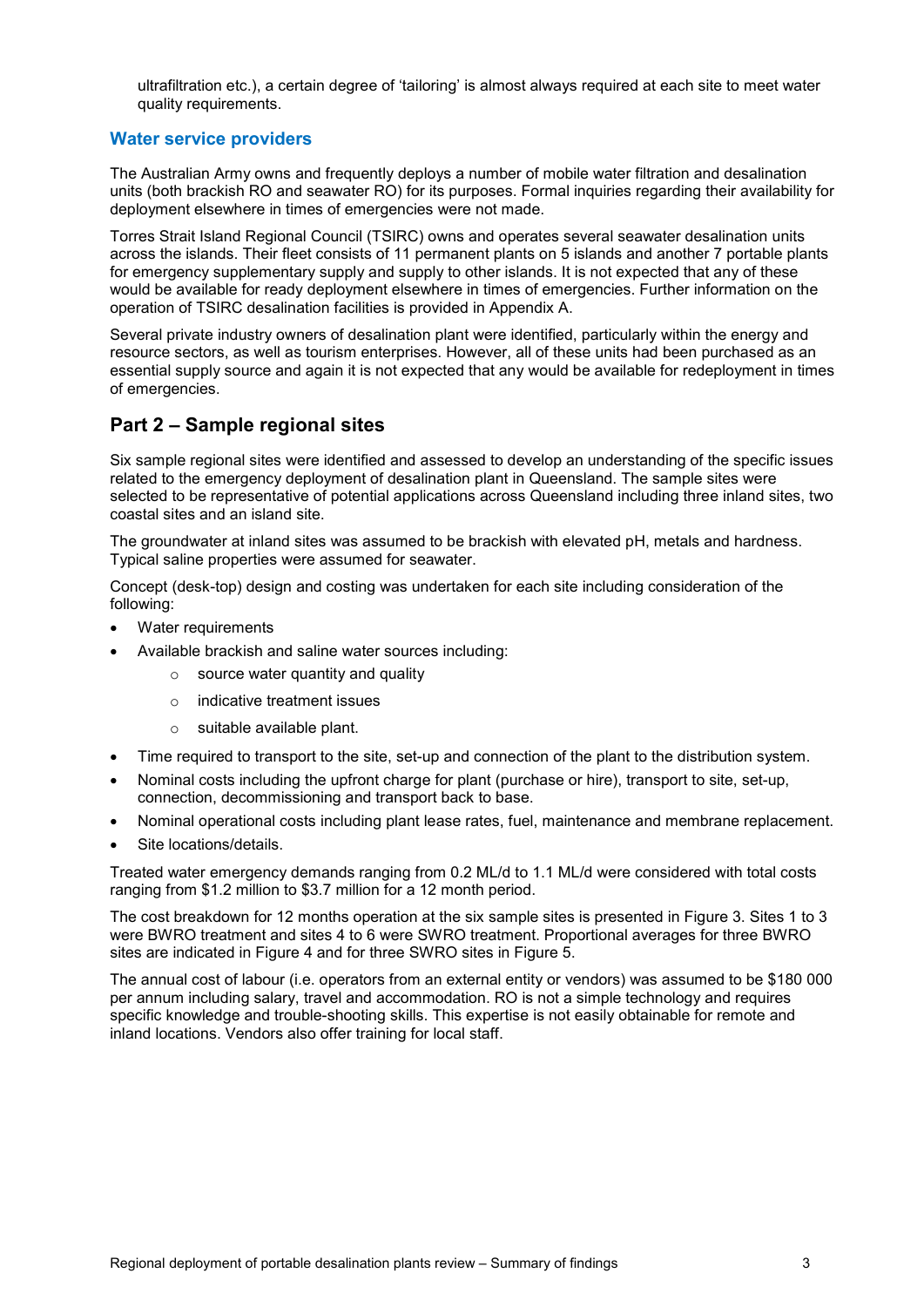

*Figure 3: Cost breakdown for the six sample sites*



*Figure 4: Contribution (%) of each of the different components of costs in the hiring scenario for the BWRO units (average of the three sites)*





For the purpose of these assessments the emergency demand was down-rated to 50% of normal demand for non-remote areas (based on experiences during the millennium drought) and 80% for areas where reduction of consumption was considered more difficult e.g. for remote areas (due to a range of health and lifestyle reasons – drawing experience from TSIRC) or tourist centres. Water service providers should assess the appropriate down-rating for their specific circumstances.

Downtime for scheduled maintenance and cleaning/backwashing of the membranes and other equipment was considered as 20% except for one of the coastal sites where 50% was considered due to large tidal effects on the intake.

Holding tanks or ponds required for raw water, treated water, RO reject and wastewater (i.e. pretreatment filter backwash) storage or disposal constitute a significant component for the design of each plant (particularly at inland sites). The RO brine evaporation ponds for inland sites (i.e. BWRO) sites contribute 12-18% of the total cost.

Alternative methods for brine disposal include discharge to rivers, land application, deep well injection, sewer discharge and dust control.

The logistics and costs of site decommissioning associated with the clean-up of ponds, tanks and pipes were not included as part of the BoP, as the extent of this will be dependent on site conditions. These costs are potentially significant,

especially for inland sites e.g. large brine ponds.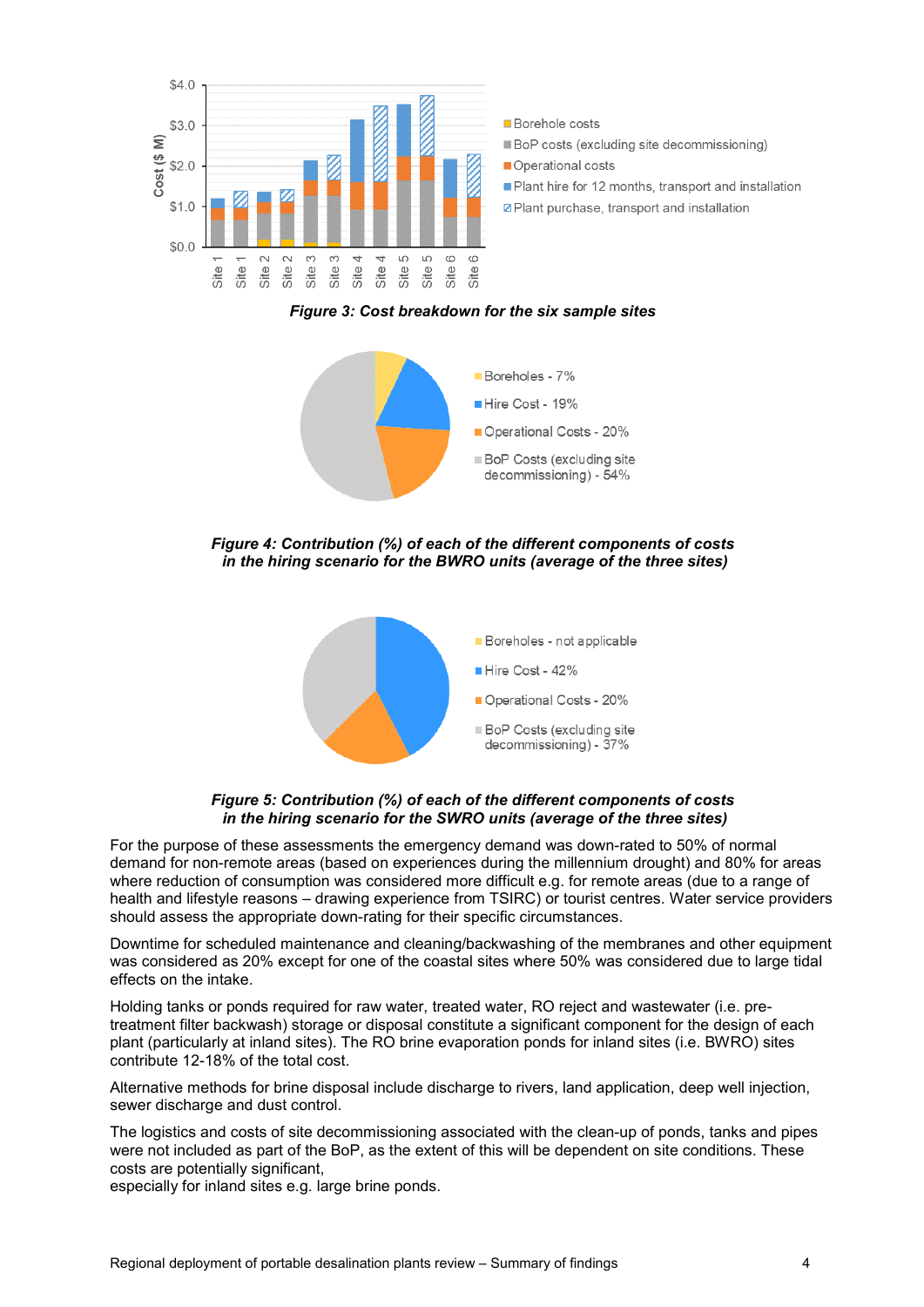The RO plant purchase and hire costs were similar, when considering a hire period of just over 12 months.

### **Timeline considerations**

The timeline for deployment of a portable desalination plant is dependent on:

- existing RO plant availability/manufacture time
- the extent of work needed to connect into a distribution network
- the level of waste stream management implemented
- vailability of adequate borehole water sources (inland only)

Indicative timelines for deploying plant during emergencies are indicated below and shown graphically in Figure 6:

- Complete tie-in into distribution network and detailed management of brine waste:
	- 1. Inland sites: 8-16 weeks (with borehole installation and distribution network tie-in being the limiting factors).
	- 2. Coastal/island sites: 8-10 weeks (with RO plant supply and distribution network tie-in being the limiting factor).
- Incomplete tie-in into distribution network (i.e. distribution of water to community at treatment plant) and minimal management of brine waste:
	- 3. Inland sites: 3 days to 16 weeks (with borehole installation and distribution network tie-in being the limiting factors).
	- 4. Coastal/island sites: 3 days to 10 weeks (with RO Plant supply being the limiting factor)
- Balance of plant:
	- 5. Distribution network tie-in approximately 8 weeks however very much site dependent
	- 6. RO brine evaporation ponds for inland sites are large but can be staged in setup and for the initial period tanks can be used. Allow 8 weeks for the first stage.
	- 7. Source water infrastructure such as borehole installation may take 2 to 16 weeks (note that there is considerable uncertainty for this period and significant site dependency)



*Figure 6: Approximate timeframes for deploying plant during emergencies*

## **Part 3 – Practices in other Australian states**

The study did not identify any other state government guidelines that specifically covered deployment of mobile desalination plants for emergency community water supply. However, a small number of examples were identified in the different states that involved deployment of containerised water treatment systems for water supplies. Some were semi-permanent and mostly associated with resource industries. Examples are provided below:

• The New South Wales Lower Hunter Water Plan was developed to ensure there is sufficient water supply to residents and businesses and to respond to severe droughts. The plan has identified potential sites for temporary, land-based RO plants for drought management. Hunter Water is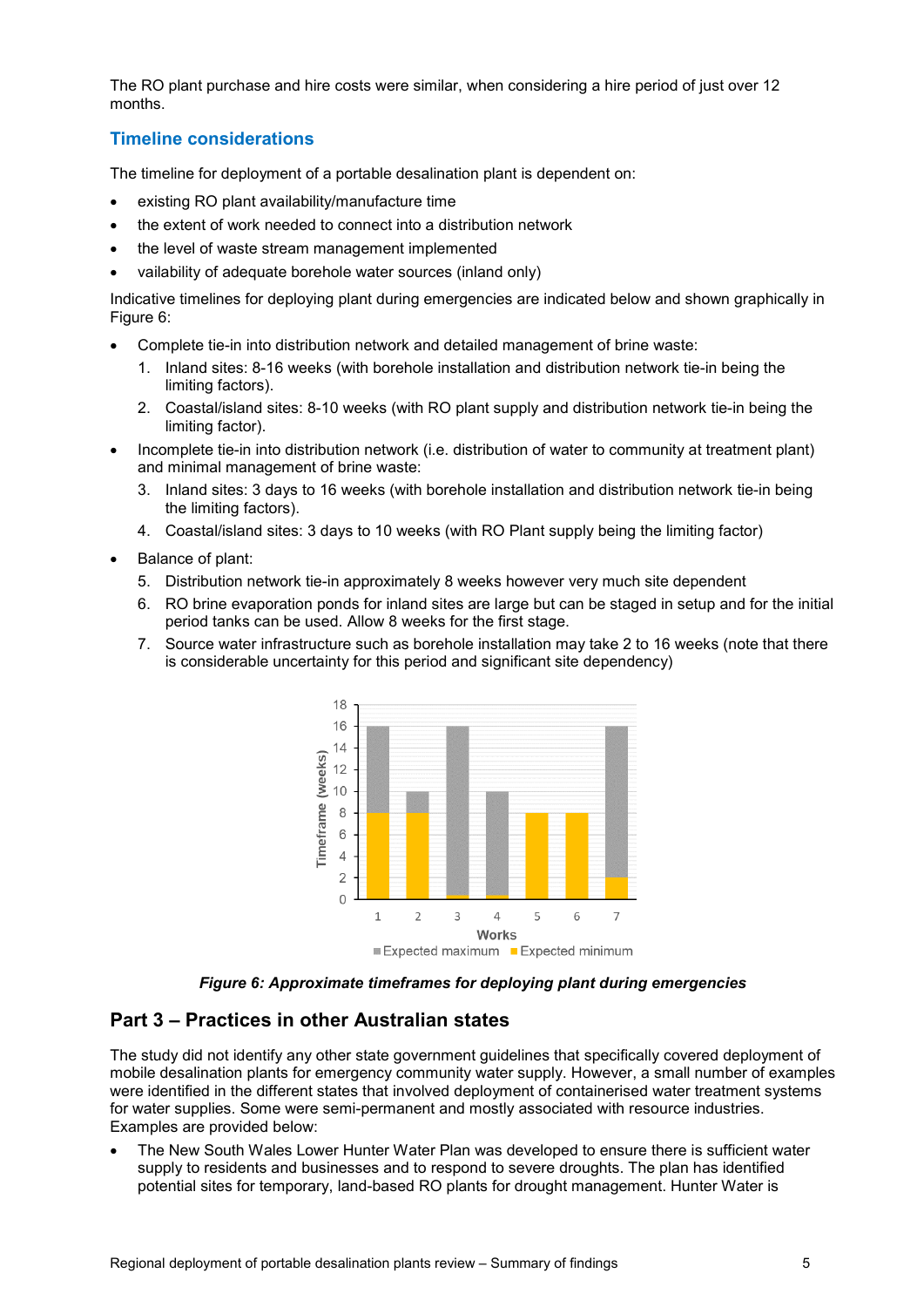currently undertaking planning and preparatory work to enable such temporary RO plants to be implemented at short notice.

- Tasmania has provided eight mobile filtration plants for its regional areas and connected four towns by delivery mains to upgrade their water supply, but these plants are permanent.
- Western Australian mines hired RO plants over 2 to 5 year periods until their permanent water treatment plants were built. Denmark, a coastal town located on Wilson Inlet, purchased an RO plant as a backup water supply in response to their drought in 2014, but the RO plant had not been in use prior to 2018.
- South Australia, Victoria, and Northern Territories have installed RO units on a permanent basis for community services and mines operations.

# **Part 4 – Practices in other countries**

No data was found on policies or guidelines from other countries on the temporary deployment of portable desalination plants as a response to an emergency. The available information is limited to general guidelines by local and national governmental water authorities advising the water utilities and community members to plan and have preparedness actions such as securing alternative and/or temporary water supplies where needed. A few examples were found which involved military aid initiatives in situations of floods and cyclones.

### **Conclusions**

Water service providers should assess the best drought and/or emergency response strategy for their specific circumstances. This summary of findings has been prepared to assist the consideration of emergency desalination options.

Based on TSIRC operations it may be more efficient in some circumstances (e.g. if source water is variable in quality) to replace membranes every 1 to 2 years, although usual membrane life is 5 years, rather than pre-treat.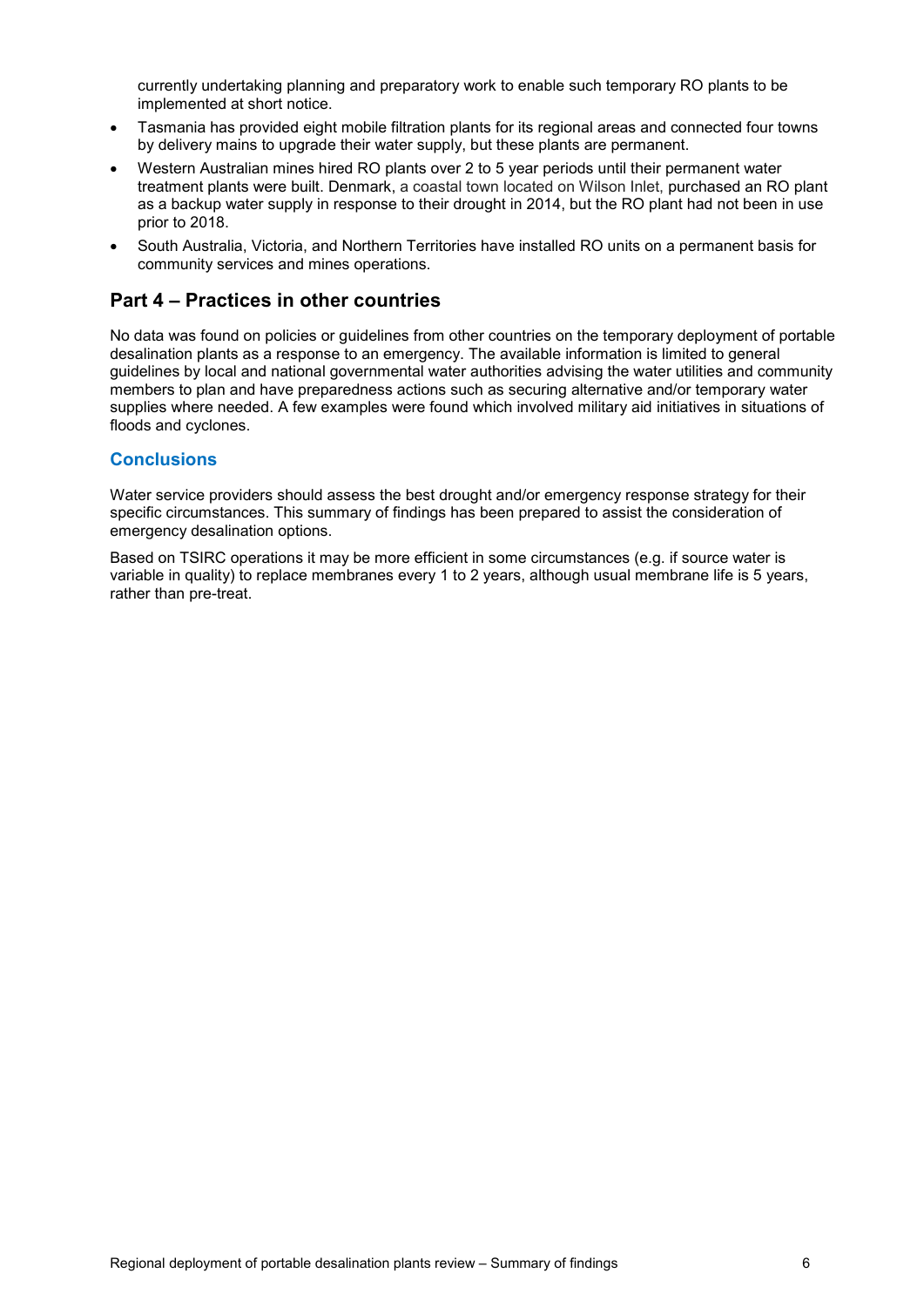# Appendix A - Plant Owner Enquiries TSIRC

Over recent years, the Torres Strait Islands have been suffering from lower rainfall levels. The islands depend heavily on rain for water supply, which is stored in lagoons. Their average annual rainfall (2010–2018) is around 1600 mm with very minimal rainfall between June and November (dry season).

Discussions with Torres Strait Island Regional Council (TSIRC) revealed that the council owns and operates several sea water desalination units across the islands. Their fleet consists of 11 permanent plants on 6 islands and another 6 portable temporary plants supplying water for the 9 remaining islands.

#### *Capacities and Practices*

The capacities of these 6 temporary plants are:

- 4 x 70 kL/d units
- 50 kL/d unit
- 17 kL/d unit

The plants are not continuously operated (50% to 80% utilisation), producing approximately 50 – 55 kL/d. The operating schedule is based on tidal movement to avoid periods of poor feed water quality. 5 of the 6 larger plants are moved regularly between 7-8 islands, running 80% of the time year round, especially starting August through to January. The 17 kL/d unit is an old unit that serves the population of Ugar (30-50 people). It is too small to be used for any other TSI community as the next smallest population is 150 people.

#### *Technical Specifications and Operation*

Due to operational logistics and challenges with installation, a direct seawater intake is considered more practical for the units that are frequently moved between the islands than a subsurface intake (which may be more economical for small permanent sea water desalination installations). The intake is usually set to withdraw the source seawater from around 50 m offshore via a pontoon, into a 10 kL raw water tank.

The raw water (salinity circa 40 000 – 50 000  $\mu$ S/cm) is pumped via the raw water feed pump into the water treatment train. Some installations are set up with 2 trains of 70 kL/d capacity with 3 RO pressure vessels each. The train usually comprises cascading tanks for turbidity reduction, coagulant dosing, a media filter with 2 µm filter followed by 1 µm filter (cartridge filters) before the RO unit. The 70 kL / day trains have 4 skids (media and cartridge filter, RO skid, permeate, and intake pump skids) plus the clean in place (CIP) skid, all covered by a canvas shelter (Photograph). Ancillary infrastructure also includes a booster pump among other items. The footprint of the unit is around 10 m by 10 m including the tanks and generator set.



*Photograph: The different skids of the TSIRC water treatment units*

The produced water is then usually sent to the existing permanent water treatment plant raw water lagoon which feeds to the drinking water treatment plant to avoid fluctuating pressures. On occasions, the produced water can be directly pumped into the distribution system. The sludge from the permanent water treatment plants and brine are disposed of responsibly. The brine may be combined